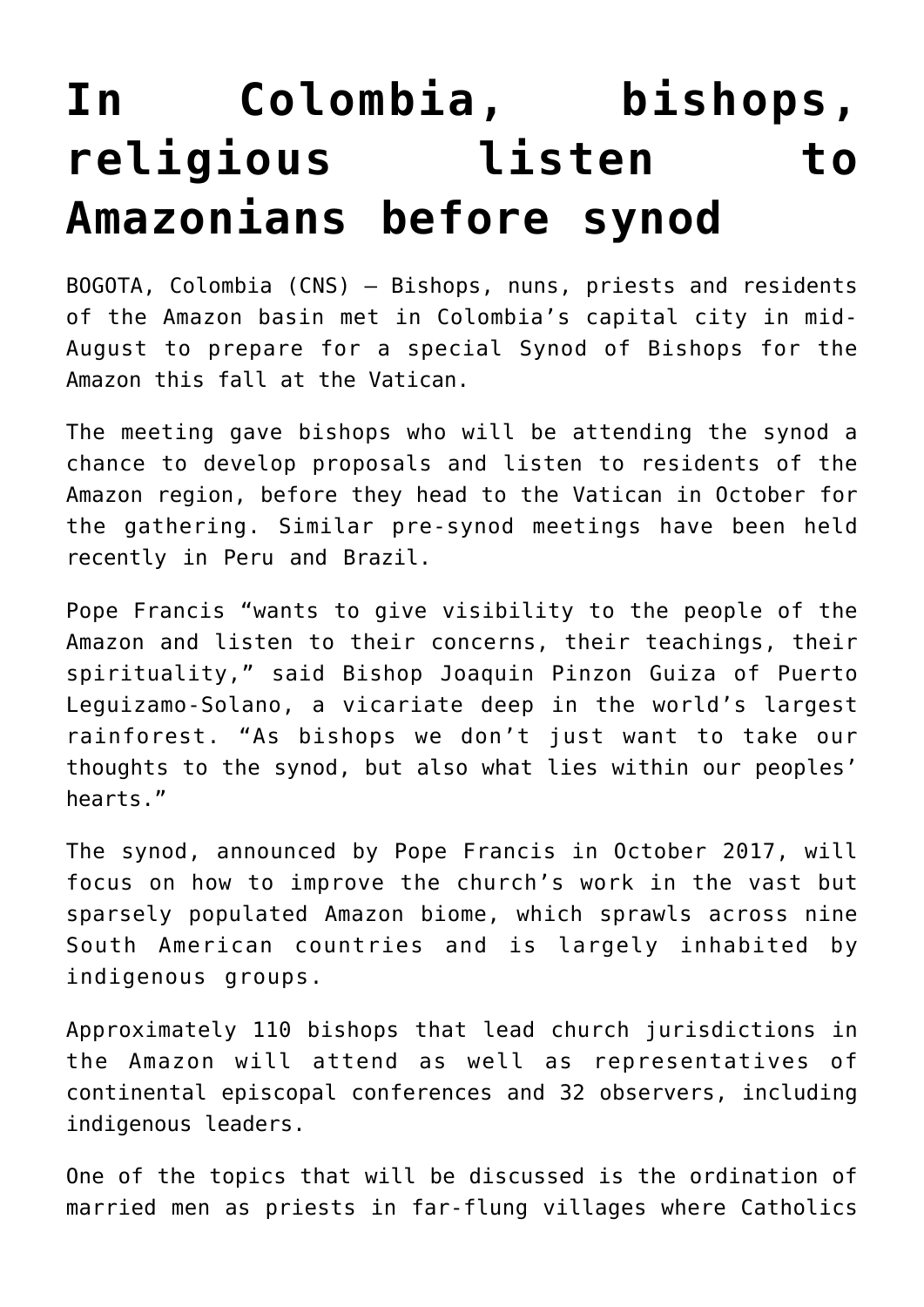are currently struggling to get sacraments, and even celebrate Sunday Mass, due to the scarcity of qualified church personnel.

Some church leaders have criticized the idea of ordaining married men, saying it presents a "breach" with apostolic tradition. But many at the Colombia session seemed to favor the move.

In an early August interview in the Italian newspaper La Stampa, Pope Francis was asked whether the possibility of ordaining older, married men to minister in remote areas would be one of the main topics of discussion at the synod. The pope replied, "Absolutely not. It is simply one number" in the working document, a discussion guide that contains 146 items, outlining various topics.

Cardinal Pedro Barreto Jimeno of Huancayo, Peru, told participants in the Colombia meeting: "The Eucharist is at the center of our faith, and Popes John Paul II and Benedict XVI both said that, without it, you cannot build the church. … We need to reflect on how to help our brothers in these poor and abandoned communities to be full members of the Catholic Church."

Cardinal Barreto, vice president of the Pan-Amazonian Church Network, or REPAM, added that the synod "does not work as a congress" and explained that, ultimately, it is up to Pope Francis to decide if married men with a record of community service and good standing in their villages can be ordained.

He said the synod also will look at ways in which the Catholic Church can address social problems facing the Amazon region, like deforestation, destructive mining practices and threats against indigenous leaders.

"Our current economic system seeks profit, but forgets about caring" for the environment, Cardinal Barreto said. "It is a system that is killing people … and indigenous people are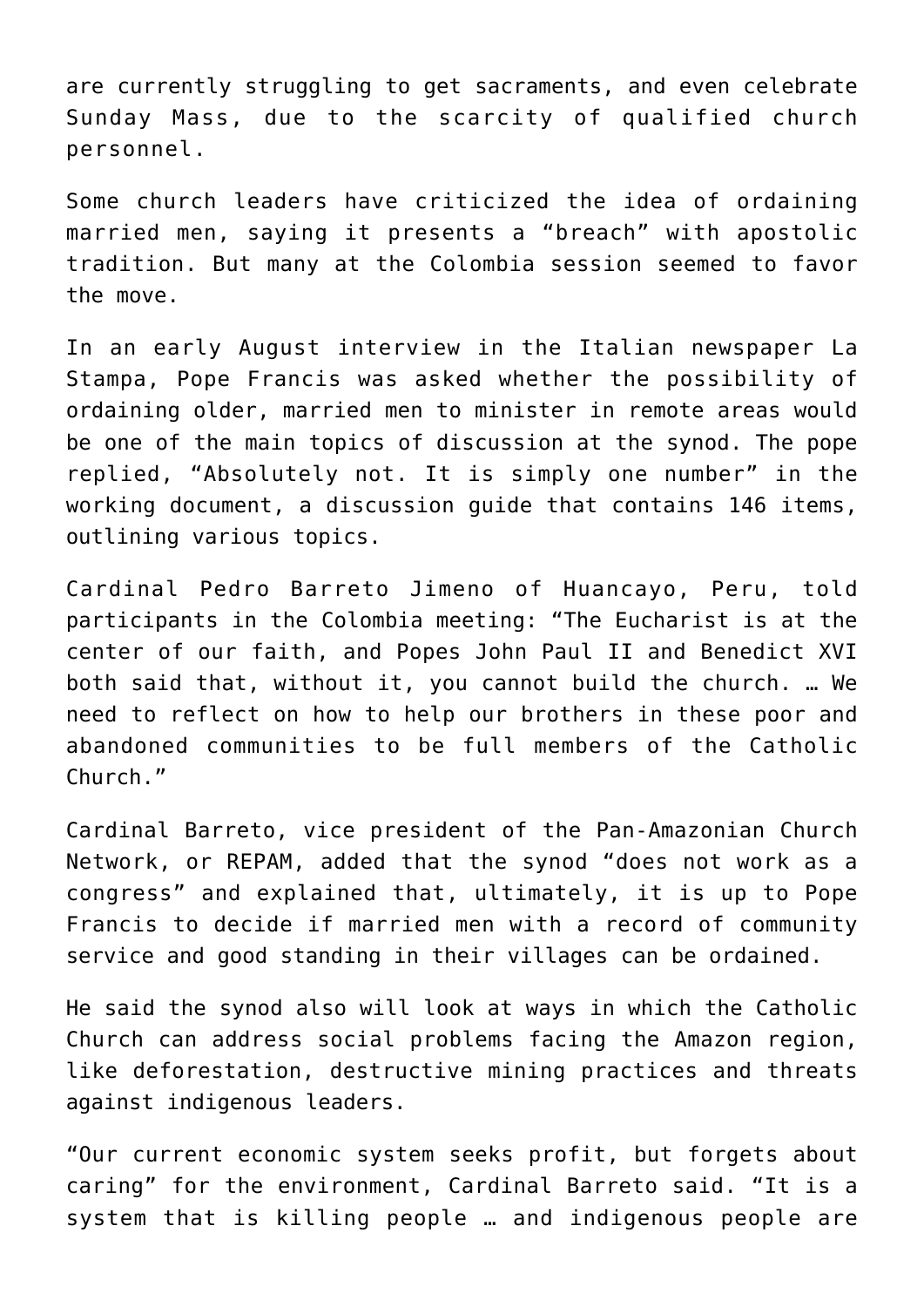especially vulnerable."

The presynod meeting was attended by dozens of indigenous leaders, government workers and members of civil society groups, who chimed in with their own ideas on how the church can help with environmental preservation.

Colombian President Ivan Duque, who attended the meeting's inaugural session, called on bishops to address drug trafficking and its impact on Amazonian communities. Duque said large tracts of the rainforest have been cleared by drug traffickers to plant coca leaves, the raw material for cocaine.

Cesar Melendez, director of CDA, a Colombian environmental agency, said bishops and priests can help by including environmental messages in sermons and in Catholic education.

"As a government agency, we can affect behavior change through sanctions and campaigns" Melendez said. "But the church has the ability to reach communities in a different way, by touching upon their spiritual side. I think people respect what is said at church."

Some members of the Catholic hierarchy have criticized the upcoming synod for trying to get involved in areas that have been traditionally beyond the church's reach.

German Cardinal Walter Brandmuller recently published an essay in which he accused the synod's working document of being heretical because it refers to the rainforest as a place of divine revelation. In the essay, published in June, Cardinal Brandmuller also criticized the synod for its plans to get involved in social and environmental affairs.

In Colombia, in contrast, indigenous groups have largely welcomed the synod process.

"The fact that the pope has included indigenous people in his